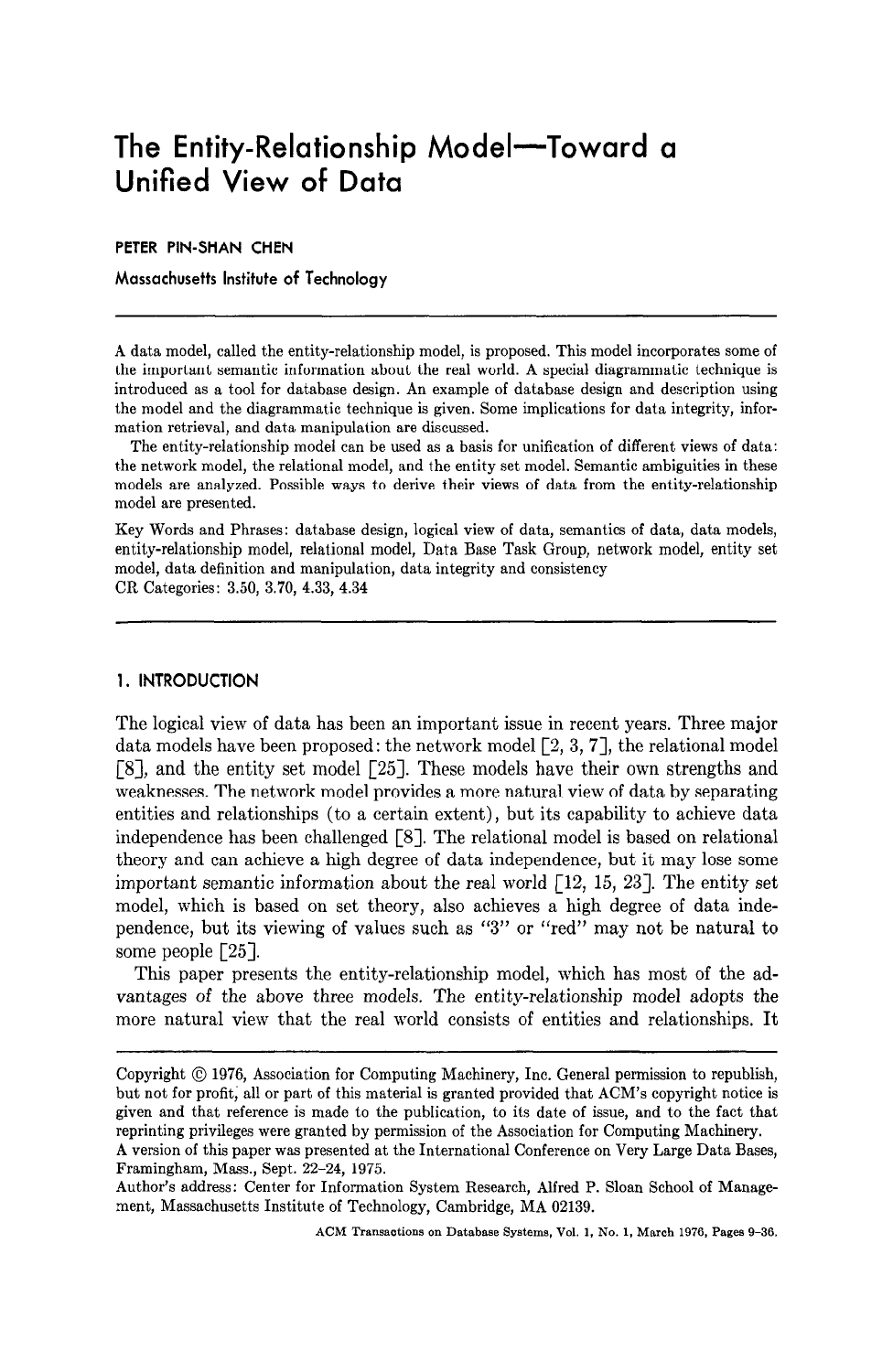incorporates some of the important semantic information about the real world (other work in database semantics can be found in  $\lceil 1, 12, 15, 21, 23, \text{ and } 29 \rceil$ ). The model can achieve a high degree of data independence and is based on set theory and relation theory,

The entity-relationship model can be used as a basis for a unified view of data. Most work in the past has emphasized the difference between the network model and the relational model [22]. Recently, several attempts have been made to reduce the differences of the three data models  $[4, 19, 26, 30, 31]$ . This paper uses the entity-relationship model as a framework from which the three existing data models may be derived. The reader may view the entity-relationship model as a generalization or extension of existing models.

This paper is organized into three parts (Sections 2-4). Section 2 introduces the entity-relationship model using a framework of multilevel views of data. Section 3 describes the semantic information in the model and its implications for data description and data manipulation. A special diagrammatric technique, the entity-relationship diagram, is introduced as a tool for database design. Section 4 analyzes the network model, the relational model, and the entity set model, and describes how they may be derived from the entity-relationship model.

## 2. THE ENTITY-RELATIONSHIP MODEL

## 2.1 Multilevel Views of Doto

In the study of a data model, we should identify the levels of logical views of data with which the model is concerned. Extending the framework developed in  $\lceil 18, 25 \rceil$ , we can identify four levels of views of data (Figure 1) :

 $(1)$  Information concerning entities and relationships which exist in our minds.

 $(2)$  Information structure-organization of information in which entities and relationships are represented by data.

(3) Access-path-independent data structure-the data structures which are not involved with search schemes, indexing schemes, etc.

(4) Access-path-dependent data structure.

In the following sections, we shall develop the entity-relationship model step by step for the first two levels. As we shall see later in the paper, the network model, as currently implemented, is mainly concerned with level 4; the relational model is mainly concerned with levels 3 and 2; the entity set model is mainly concerned with levels 1 and 2.

## 2.2 Information Concerning Entities and Relationships (Level 1)

At this level we consider entities and relationships. An entity is a "thing" which can be distinctly identified. A specific person, company, or event is an example of an entity. A relationship is an association among entities. For instance, "father-son" is a relationship between two "person" entities.<sup>1</sup>

It is possible that some people may view something (e.g. marriage) as an entity while other people may view it as a relationship. We think that this is a decision which has to be made by the enterprise administrator  $[27]$ . He should define what are entities and what are relationships so that the distinction is suitable for his environment.

ACM Transactions on Database Systems, Vol. 1, No. 1. March 1976.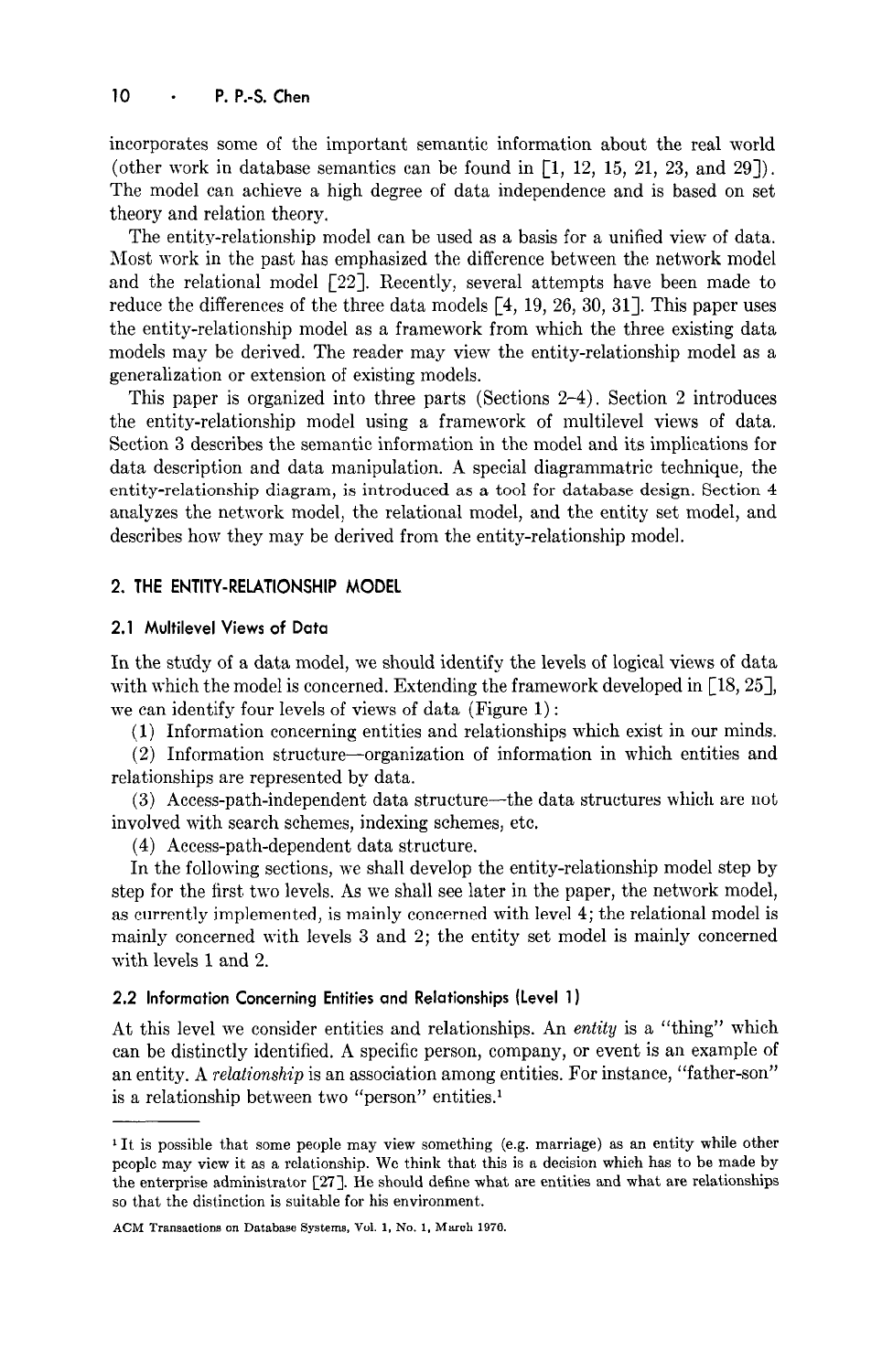

Fig. 1. Analysis of data models using multiple levels of logical views

The database of an enterprise contains relevant information concerning entities and relationships in which the enterprise is interested. A complete description of an entity or relationship may not be recorded in the database of an enterprise. It is impossible (and, perhaps, unnecessary) to record every potentially available piece of information about entities and relationships. From now on, we shall consider only the entities and relationships (and the information concerning them) which are to enter into the design of a database.

2.2.1 Entity and Entity Set. Let e denote an entity which exists in our minds. Entities are classified into different entity sets such as EMPLOYEE, PROJECT, and DEPARTMENT. There is a predicate associated with each entity set to test whether an entity belongs to it, For example, if we know an entity is in the entity set EMPLOYEE, then we know that it has the properties common to the other entities in the entity set EMPLOYEE. Among these properties is the aforementioned test predicate. Let  $E_i$  denote entity sets. Note that entity sets may not be mutually disjoint. For example, an entity which belongs to the entity set MALE-PERSON also belongs to the entity set PERSON. In this case, MALE-PERSON is a subset of PERSON.

2.2.2 Relationship, Role, and Relationship Set. Consider associations among entities. A *relationship set*,  $R_i$ , is a mathematical relation [5] among *n* entities,

ACM Transactions on Dstabase Systems, Vol. 1, No. 1, March 1976.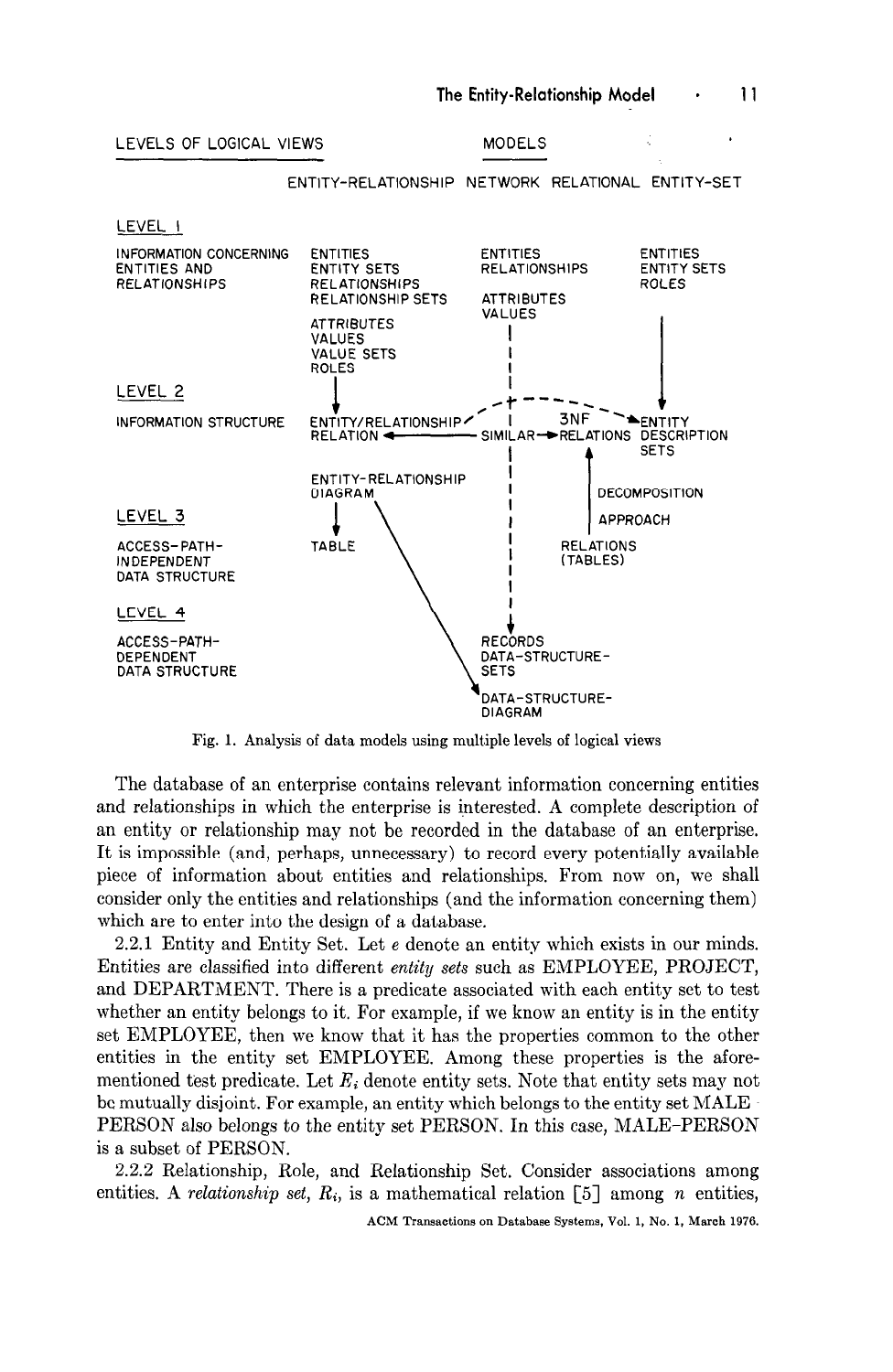each taken from an entity set:

$$
\{[e_1, e_2, \ldots, e_n] \mid e_1 \in E_1, e_2 \in E_2, \ldots, e_n \in E_n\},\
$$

and each tuple of entities,  $[e_1, e_2, \ldots, e_n]$ , is a *relationship*. Note that the  $E_i$  in the above definition may not be distinct. For example, a "marriage" is a relationship between two entities in the entity set PERSON.

The *role* of an entity in a relationship is the function that it performs in the relationship. "Husband" and "wife" are roles. The ordering of entities in the definition of relationship (note that square brackets were used) can be dropped if roles of entities in the relationship are explicitly stated as follows:  $(r_1/e_1, r_2/e_2, \ldots, r_k)e_2$  $r_n/e_n$ , where  $r_i$  is the role of  $e_i$  in the relationship.

2.2.3 Attribute, Value, and Value Set. The information about an entity or a relationship is obtained by observation or measurement, and is expressed by a set of attribute-value pairs. "3", "red", "Peter", and "Johnson" are values. Values are classified into different value sets, such as FEET, COLOR, FIRST-NAME, and LAST-NAME. There is a predicate associated with each value set to test whether a value belongs to it. A value in a value set may be equivalent to another value in a different value set. For example, "12" in value set INCH is equivalent to "1" in value set FEET.

An attribute can be formally defined as a function which maps from an entity set or a relationship set into a value set or a Cartesian product of value sets:

$$
f: E_i
$$
 or  $R_i \rightarrow V_i$  or  $V_{i_1} \times V_{i_2} \times \cdots \times V_{i_n}$ .

Figure 2 illustrates some attributes defined on entity set PERSON. The attribute AGE maps into value set NO-OF-YEARS. An attribute can map into a Cartesian product of value sets. For example, the attribute NAME maps into value sets FIRST-NAME, and LAST-NAME. Note that more than one attribute may map from the same entity set into the same value set (or same group of value sets). For example, NAME and ALTERNATIVE-NAME map from the entity set EMPLOYEE into value sets FIRST-NAME and LAST-NAME. Therefore, attribute and value set are different concepts although they may have the same name in some cases (for example, EMPLOYEE-NO maps from EMPLOYEE to value set EMPLOYEE-NO). This distinction is not clear in the network model and in many existing data management systems. Also note that an attribute is defined as a function. Therefore, it maps a given entity to a single value (or a single tuple of values in the case of a Cartesian product of value sets).

Note that relationships also have attributes. Consider the relationship set PROJECT-WORKER (Figure 3). The attribute PERCENTAGE-OF-TIME, which is the portion of time a particular employee is committed to a particular project, is an attribute defined on the relationship set PROJECT-WORKER. It is neither an attribute of EMPLOYEE nor an attribute of PROJECT, since its meaning depends on both the employee and project involved. The concept of attribute of relationship is important in understanding the semantics of data and in determining the functional dependencies among data.

2.2.4 Conceptual Information Structure. We are now concerned with how to organize the information associated with entities and relationships. The method proposed in this paper is to separate the information about entities from the infor-

ACM Tranaaotions on Database Systems. Vol. 1, No. 1, Marah 1076.